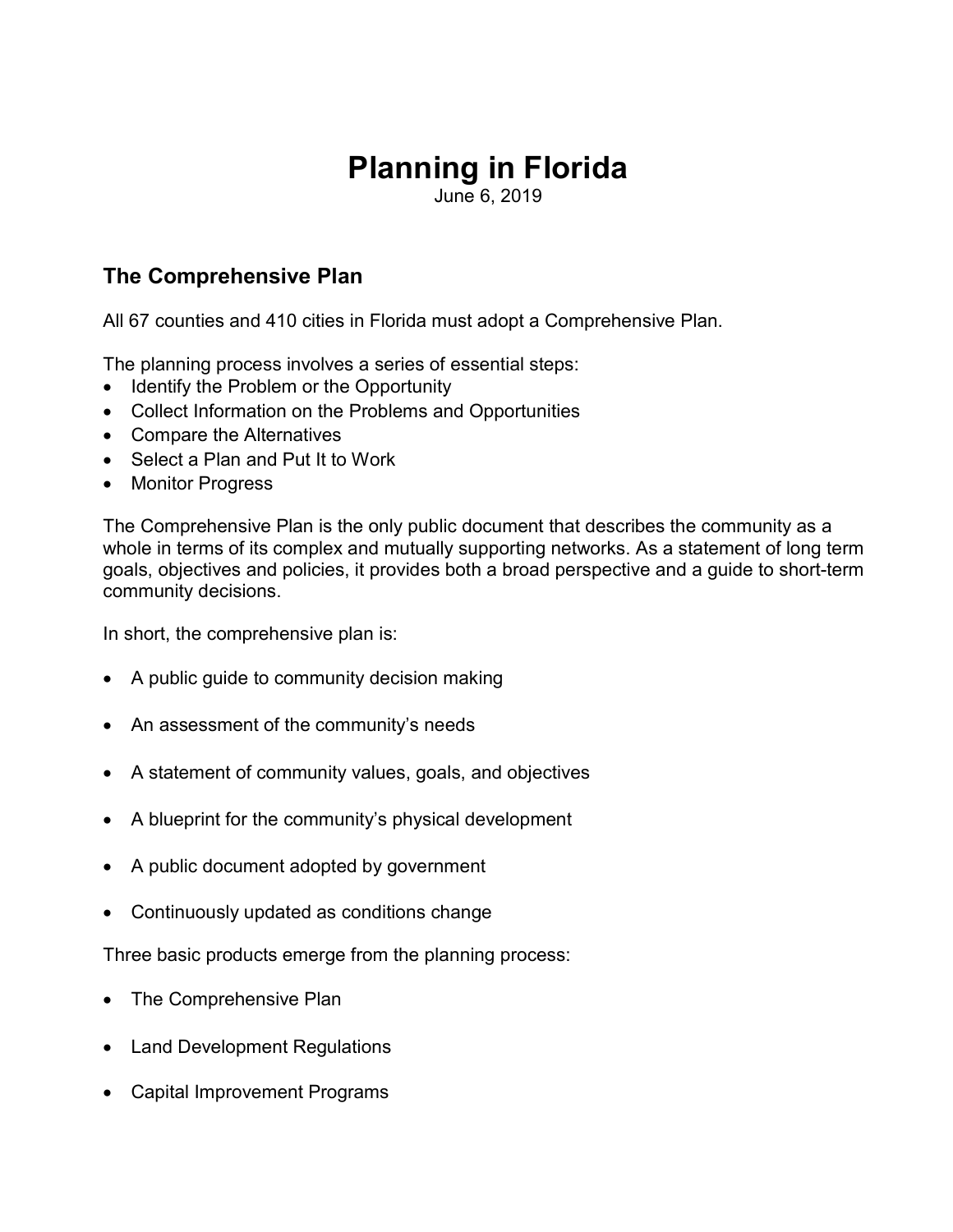#### General Requirements of the Comprehensive Plan

The Comprehensive Plan is required to provide principles, guidelines, standards and strategies for the orderly and balanced future economic, social, physical, environmental and fiscal development of the community. All elements of the Comprehensive Plan must be based on relevant and appropriate data and analysis by the local government. The several elements of the comprehensive plan are required to be internally consistent.

### Mandatory Elements

The Community Planning Act requires that a local comprehensive plan contain certain elements:

#### Future Land Use Element based on:

- the amount of land required to accommodate anticipated growth;
- the projected permanent and seasonal population of the area;
- the character of undeveloped land;
- the availability of water supplies, public facilities and services;
- the need for redevelopment, including the renewal of blighted areas and the elimination of nonconforming uses;
- the compatibility of land uses in close proximity to military installations;
- the compatibility of uses on lands near airports;
- the discouragement of urban sprawl;
- the need for job creation, capital investment, and economic development that will strengthen and diversify the community's economy; and
- the need to modify land uses and development patterns within antiquated subdivisions.

**Transportation Element** addresses mobility issues. The purpose of the transportation element is to provide for a safe, convenient multimodal transportation system that is coordinated with the future land use map or map series and designed to support all elements of the comprehensive plan. The element must be coordinated with the plans and programs of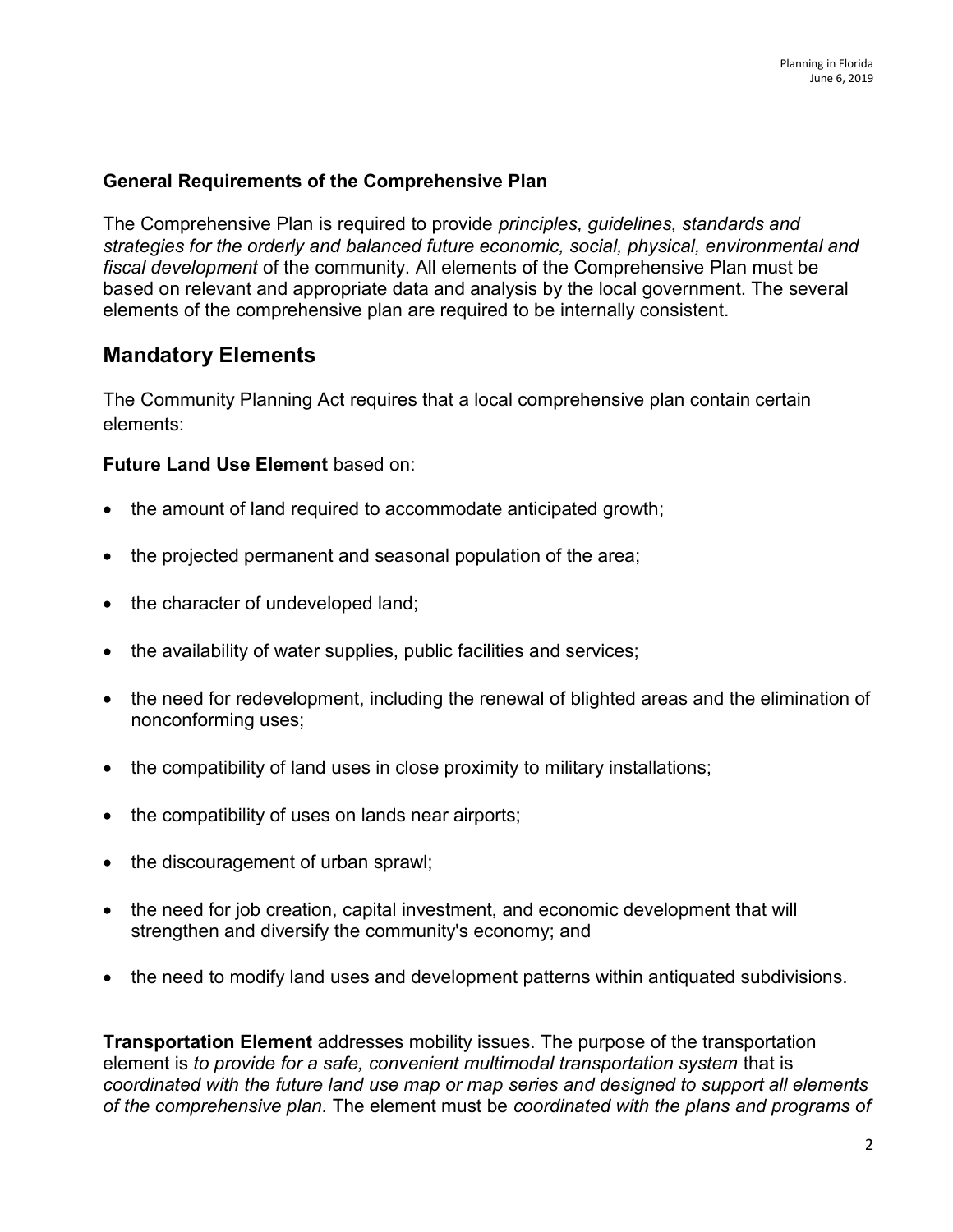the metropolitan planning organization (MPO), transportation authority, Florida Transportation Plan and the Department of Transportation's work program. Each local government's transportation element is required to address traffic circulation including the types, locations and extent of existing and proposed major thoroughfares and transportation routes including bicycle and pedestrian ways. If transportation corridors are designated, the local government may then adopt a transportation corridor management ordinance. The element must also contain a map or map series that depicts the existing and proposed features and coordinated with the future land use map.

Local governments within a metropolitan planning area designated as a MPO must also address:

- all alternative modes of transportation such as public transportation, pedestrian and bicycle travel;
- aviation, rail, seaport facilities and intermodal terminals;
- evacuation of coastal populations;
- projected airport and aviation development and land use compatibility around airports;
- the identification of land use densities and intensities and transportation management programs to promote public transportation systems in designated public transportation corridors.

General Sanitary Sewer, Solid Waste, Drainage, Potable Water, and Natural Groundwater Aquifer Recharge Element is correlated to guidelines for future land use and indicating ways to provide for future potable water, drainage, sanitary sewer, solid waste, and aquifer recharge protection requirements for the area. The element must specifically address water supply by demonstrating consistency with the regional water supply plan.

Conservation Element prescribes the conservation, use, and protection of natural resources in the area, including air, water, water recharge areas, wetlands, waterwells, estuarine marshes, soils, beaches, shores, flood plains, rivers, bays, lakes, harbors, forests, fisheries and wildlife, marine habitat, minerals, and other natural and environmental resources including factors that effect energy conservation. The element must specifically assess the community's current and projected water needs and sources based on the demands for industrial, agricultural and potable water use and analyze the quality and quantity available to meet those demands.

Recreation & Open Space Element indicates a comprehensive system of public and private sites for recreation, including, but not limited to, natural reservations, parks and playgrounds, parkways, beaches and public access to beaches, open spaces, and other recreational facilities.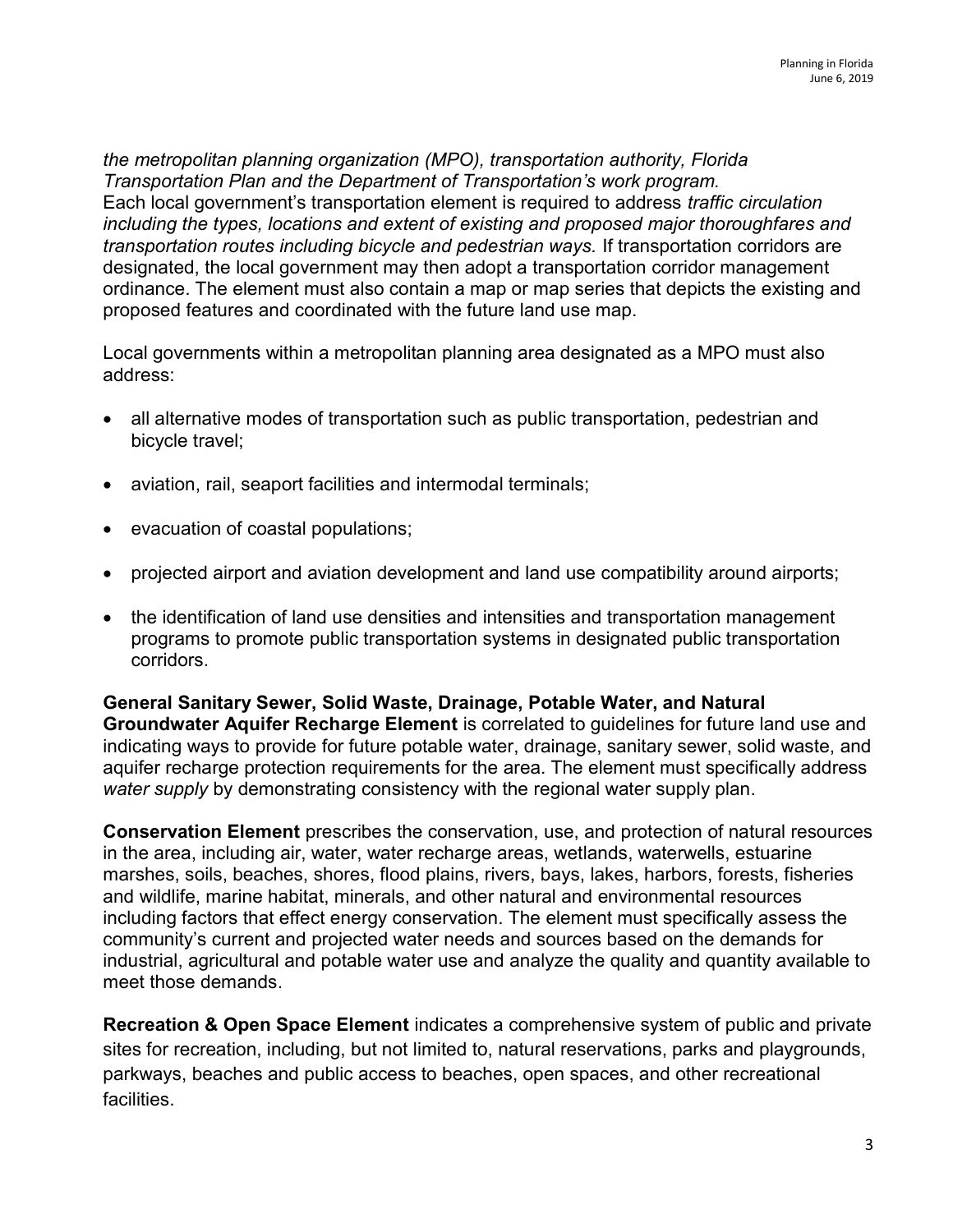Housing Element consists of standards, plans, and principles to be followed in:

- the provision of housing for all current and anticipated future residents of the jurisdiction;
- the elimination of substandard dwelling conditions;
- the structural and aesthetic improvement of existing housing;
- the provision of adequate sites for future housing, including housing for low-income, very low income, and moderate-income families, mobile homes, and group home facilities and foster care facilities, with supporting infrastructure and public facilities;
- the provision for relocation housing and identification of historically significant and other housing for purposes of conservation, rehabilitation, or replacement;
- the formulation of housing implementation programs;
- the creation or preservation of affordable housing to minimize the need for additional local services and avoid the concentration of affordable housing units only in specific areas of the jurisdiction.

Coastal Management Element is required for coastal counties and municipalities within their boundaries. The element must establish policies that:

- maintain, restore, and enhance the overall quality of the coastal zone environment;
- preserve the continued existence of viable populations of all species of wildlife and marine life;
- protect the orderly and balanced utilization and preservation of all living and nonliving coastal zone resources;
- avoid irreversible and irretrievable loss of coastal zone resources:
- use ecological planning principles and assumptions to be used in the determination of suitability and
- extent of permitted development;
- limit public expenditures that subsidize development in high-hazard coastal areas;
- protect human life against the effects of natural disasters;
- direct the orderly development, maintenance, and use of ports;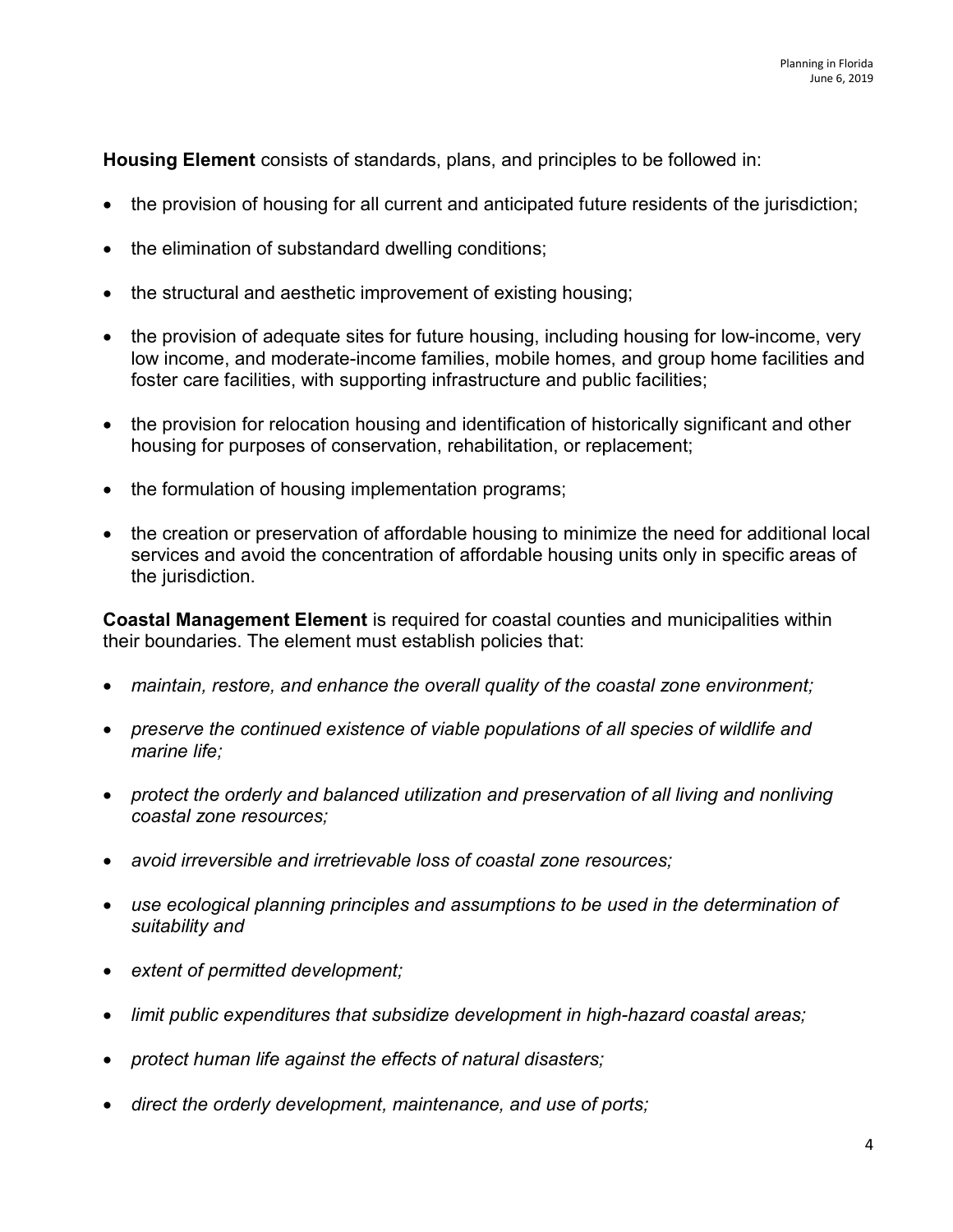preserve historic and archaeological resources.

Capital Improvement Element is designed to consider the need for and the location of public facilities. The element must :

- outline principles for construction, extension, or increase in capacity of public facilities and principles for correcting existing public facility deficiencies;
- estimate public facility costs, including a delineation of when facilities will be needed, the general location of the facilities, and projected revenue sources to fund the facilities;
- provide standards to ensure the availability of public facilities and the adequacy of those facilities to meet established acceptable levels of service;
- provide a schedule of capital improvements which includes any publicly funded projects of federal, state, or local government, and which may include privately funded projects for which the local government has no fiscal responsibility. The schedule must include transportation improvements included in the applicable metropolitan planning organization's transportation improvement program.

Intergovernmental Coordination Element shows the relationships and states the principles and guidelines to be used in coordinating with the plans of school boards, regional water supply authorities, and with the plans of adjacent municipalities, the county, adjacent counties, or the region.

The element must state principles and guidelines to be used in coordinating the adopted comprehensive plan with the plans of school boards and other units of local government providing facilities and services but not having regulatory authority over the use of land. In addition, the intergovernmental coordination element must describe joint processes for collaborative planning and decision making on population projections and public school siting, the location and extension of public facilities subject to concurrency, and siting facilities with countywide significance, including locally unwanted land uses whose nature and identity are established in an agreement.

## Optional Elements

Comprehensive plans may contain optional elements in addition to or as a supplement to the mandatory elements. Some examples are listed below.

• Public School Facilities Element was a required element until 2011. Consequently each local government in Florida has adopted such an element and may elect to retain it especially if school concurrency is retained as a local option.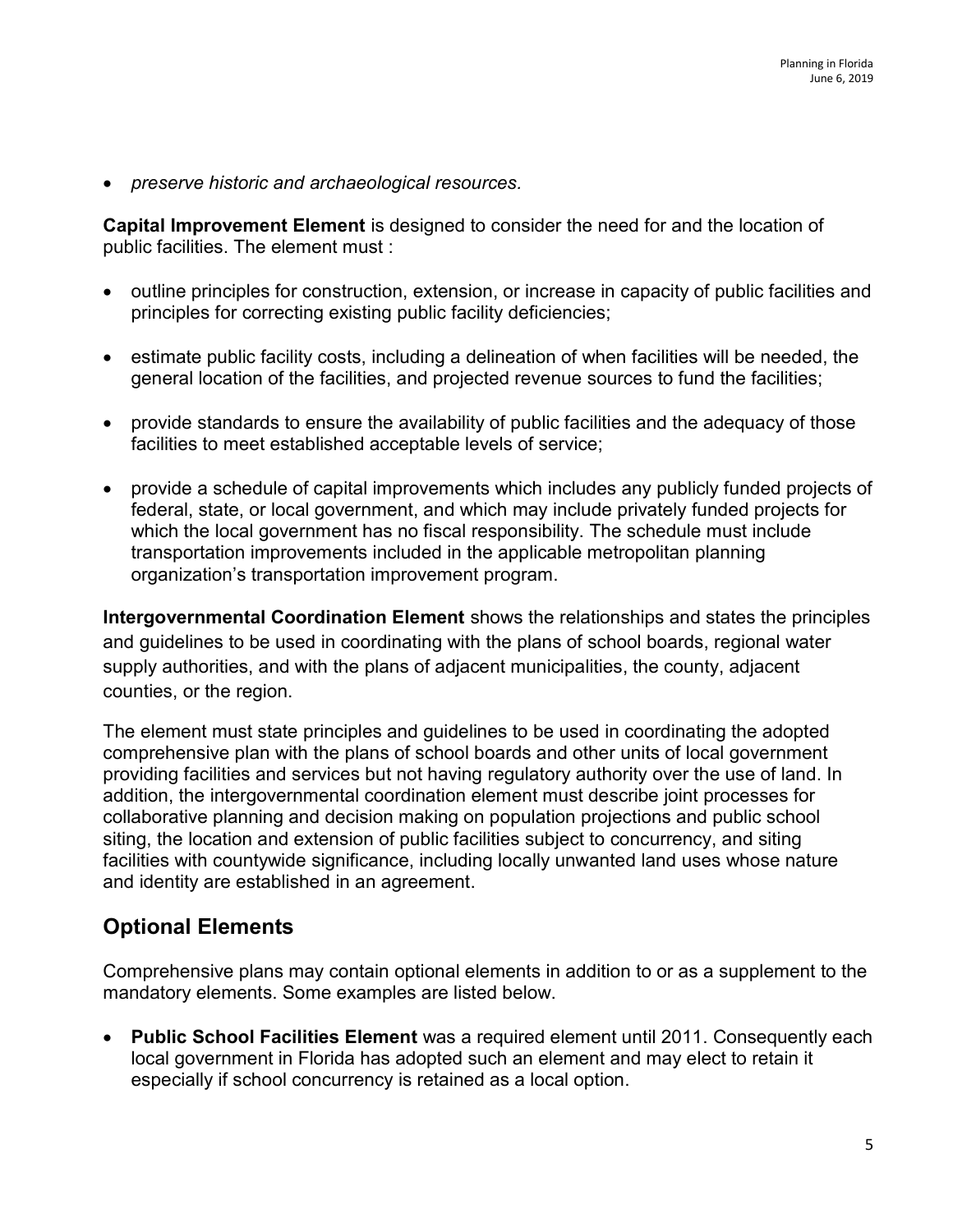- Airport Master Plan prepared for a licensed publically owned and operated airport may be incorporated into the comprehensive plan.
- Public Buildings Element showing locations and arrangements of civic and community centers, public schools, hospitals, libraries, police and fire stations, and other public buildings. This plan element should show particularly how it is proposed to effect coordination with governmental units having public development and service responsibilities, capabilities, and potential but not having land development regulatory authority.
- Community Design Element which may consist of design recommendations for land subdivision, neighborhood development and redevelopment, design of open space, and similar matters to serve as guides for future planning and development.
- Redevelopment Element consists of plans and programs for the redevelopment of slums and blighted locations and for community redevelopment, including housing sites, business and industrial sites, public buildings sites, recreational facilities, and other purposes.
- Public Safety Element for the protection of residents and property of the area from fire, hurricane, or manmade or natural catastrophe.
- Hazard Mitigation / Post Disaster Plans local governments that are not required to prepare coastal management are strongly encouraged to adopt hazard mitigation/post disaster redevelopment plans. These plans establish policies regarding redevelopment, infrastructure, densities, nonconforming uses, and future land use patterns.
- Historic and Scenic Preservation Element sets out plans and programs for those structures or lands in the area having historical, archaeological, architectural, scenic, or similar significance.
- Economic Element sets forth guidelines for the commercial and industrial development, if any, and the employment within such areas. The element may detail the type of commercial and industrial development sought, correlated to employment needs of the area, and may set forth methods by which a balanced and stable economic base will be pursued.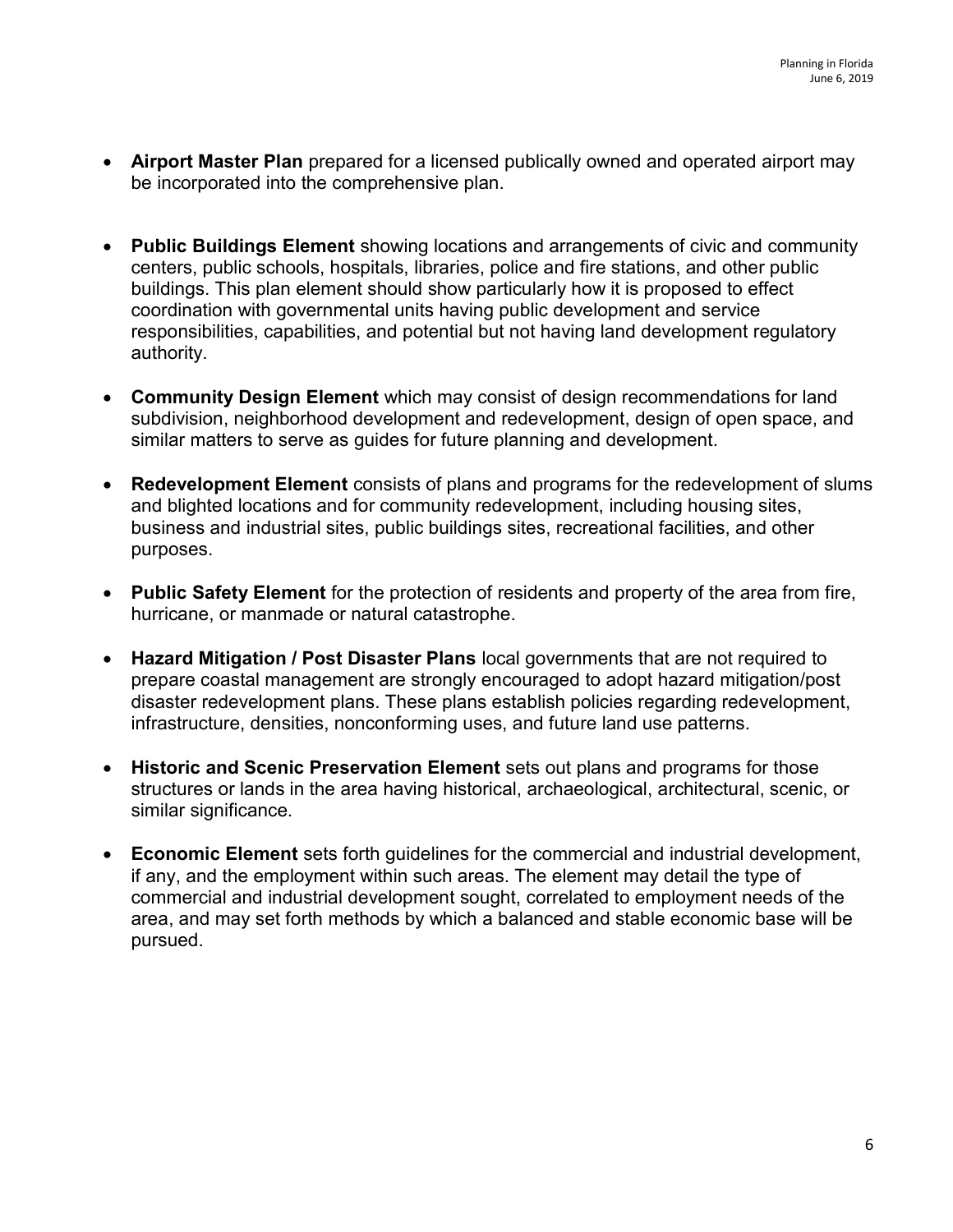## Implementing the Comprehensive Plan

....... each county and each municipality shall adopt .... and enforce land development regulations that are consistent with and implement their adopted comprehensive plan. Local land development regulations shall contain specific and detailed provisions necessary or desirable to implement the adopted comprehensive plan … as a minimum:

The Land Development Regulations will contain the following elements:

- Title, Authority and Purpose This section identifies the specific state enabling provision which empowers the locality to adopt land development regulations. It also spells out, in a "statement of purposes," the community's reasons for adopting the ordinance. The statement of purposes links the rules and regulations listed in the ordinance to the community's values and goals.
- General Provisions General provisions include the overriding rules that apply to all land uses and all parcels throughout the community (rather than a single district) and would answer such questions as, "What if a conflict existed between the zoning ordinance and other regulations adopted by the village?"
- Zoning Districts and Allowed Uses Text and maps indicating permitted uses and area, height and bulk standards.
- Subdivision Regulations Standards and procedures governing the subdivision of land.
- Design Standards and Improvement Requirements Standards for the design and improvements to be satisfied by new development.
- Adequate Public Facilities Requirements (Concurrency) Levels of service and procedures for determining the adequacy of public facilities available to support new development.
- Administration and Procedures The assignment of administrative responsibilities and the establishment of procedures and guidelines for the administration of the land development regulation.
- Interpretations, Exceptions, Equitable Relief and Enforcement Establishes procedures and criteria for variances, interpretations and enforcement.
- Definitions Definitions are especially important because the general public, as well as the courts, must be able to attach specific meaning to the words and concepts appearing in the ordinance.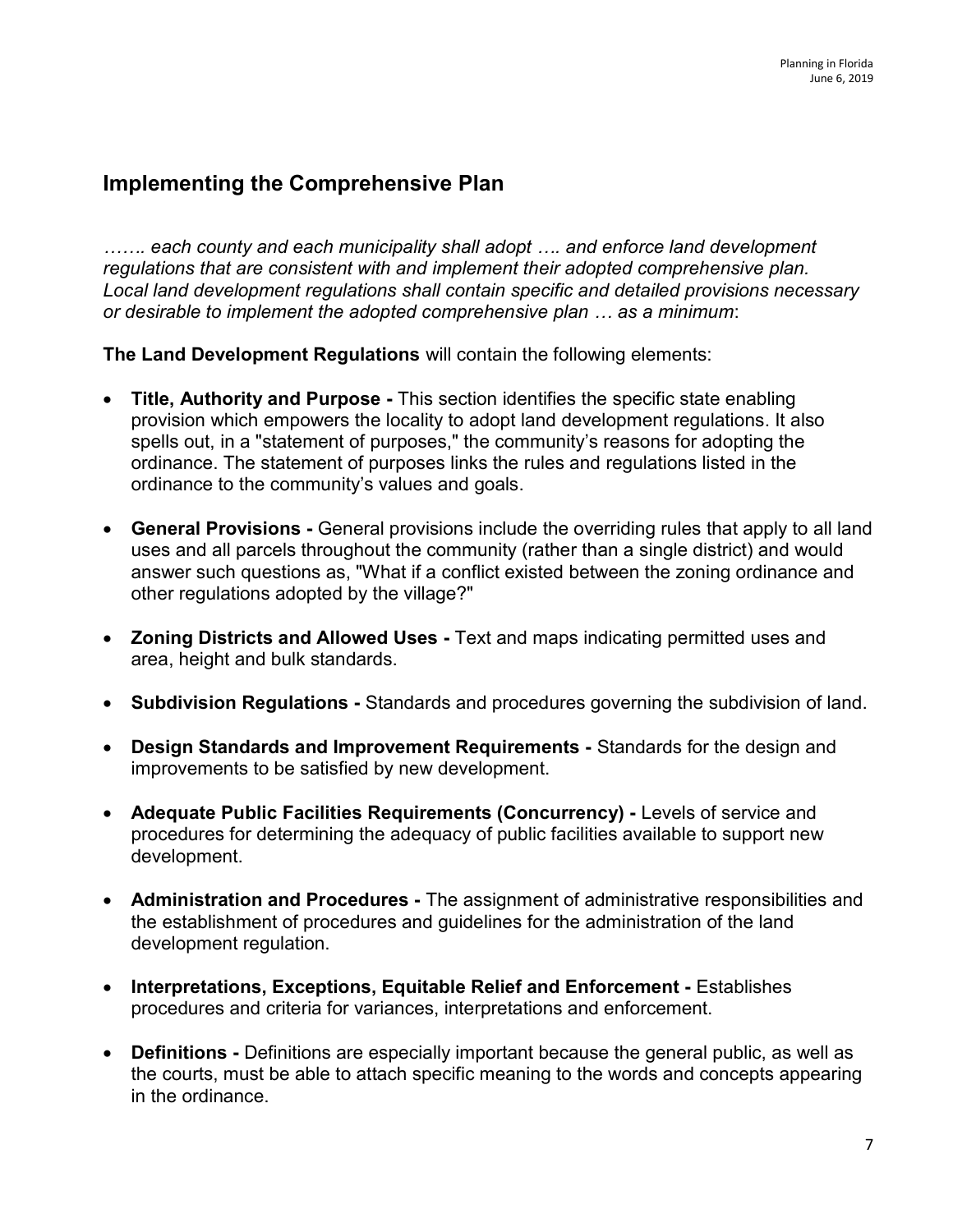The Land Development Regulation also establishes design standards and improvement requirements for development. The following components are typically included:

- Density and Intensity of Land Development. The density or intensity of land development permitted within the jurisdiction is specified generally by reference to zoning districts. Residential density may be expressed in dwelling units per acre or indirectly regulated through a "minimum lot size" standard. Non-residential intensities are typically expressed as a Floor Area Ratio (FAR).
- Height and Bulk Regulation. While the nature of zoning has evolved over time, one prominent fixture of zoning that has undergone little change is the regulation of height and bulk. Height simply deals with the heights of structures that are permitted on a parcel. Bulk is a clumsy term that deals with the relationship between buildings on a parcel and the size of the parcel itself and is normally expressed by setbacks, maximum lot coverage, and so forth.
- Infrastructure Design and Improvement Standards. The general dimensions and design standards for public infrastructure notably streets, water and sewer systems, drainage systems and other facilities typically associated with the subdivision process are prescribed.
- Transportation System Standards. Off-street parking standards, driveway and access design, and internal circulation standards are prescribed. Typically, parking standards vary by the land use, so that when a use is permitted in more than one zoning district, the parking requirements remain the same.
- Stormwater Management/ Floodplain Protection In Florida, the management of stormwater receives high priority and generally involves review by the respective Water Management District in addition to local government. This section of the LDR establishes the standards for local review and are often identical or similar to the rules of the Water Management District.
- Protection of Environmentally Sensitive Lands. Wetlands, wildlife habitat, aquifer recharge areas and other natural resources.
- Wellfield Protection. Specific rules governing land development in the vicinity of wellfields that supply potable water
- Signs. Signs are highly varied by type and size of land use. In this section of the ordinance, sign regulations are established for each of the land-use districts and often include restrictions on size, location, height, projection, lighting, and so forth.